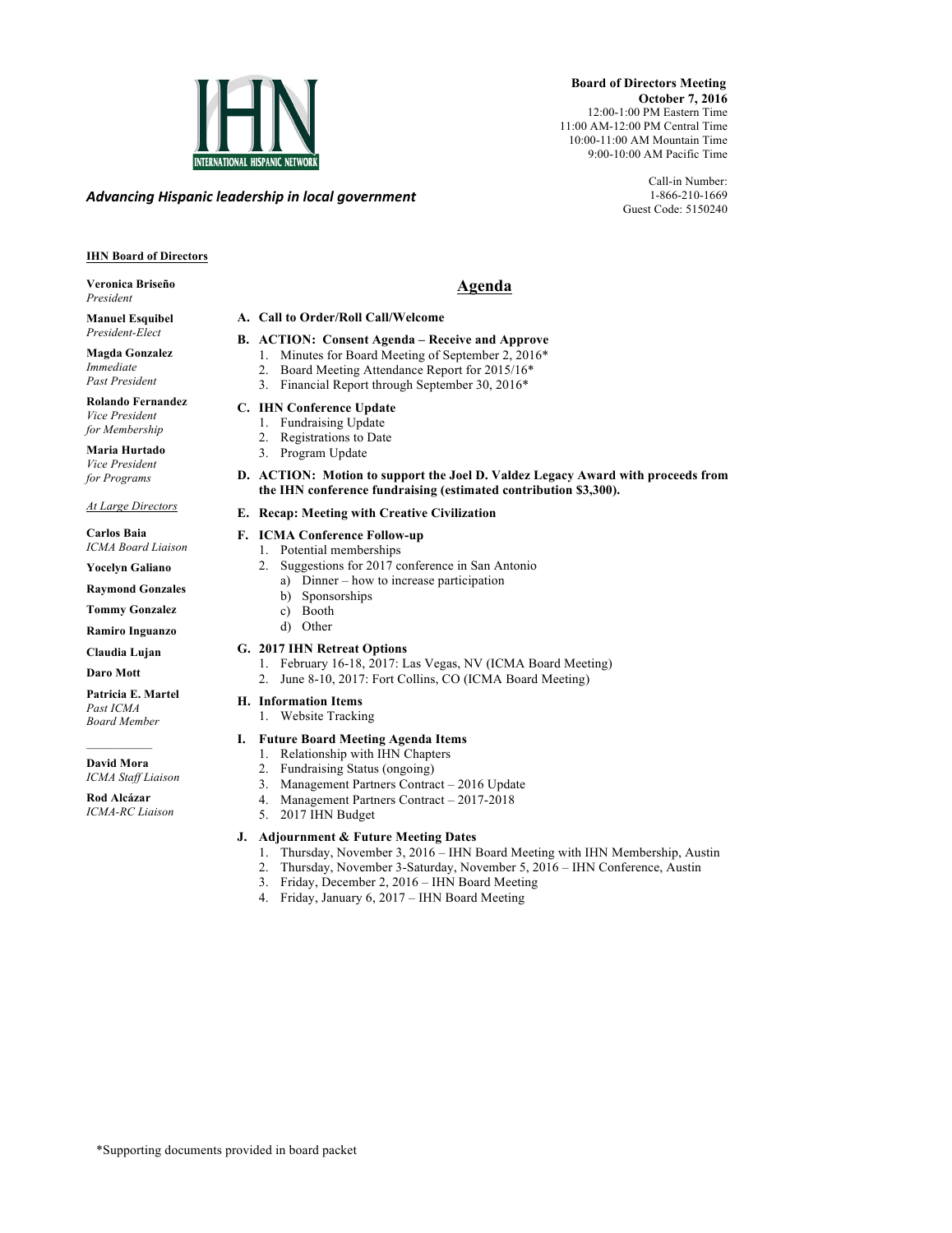

 **Board of Directors Meeting September 2, 2016**

 **MINUTES**

## *Advancing)Hispanic)leadership)in)local)government*

#### **Board Members Present**

Veronica Briseño Lara, President Magda Gonzalez, Immediate Past President Rolando Fernandez, Vice President for Membership Maria Hurtado, Vice President for Programs Yocelyn Galiano, At Large Director Raymond Gonzales, At Large Director Tommy Gonzalez, At Large Director Claudia Lujan, At Large Director

#### **Board Members Absent**

Manuel Esquibel, President-Elect Carlos Baia, At Large Director Ramiro Inguanzo, At Large Director Patricia E. Martel, Past ICMA Board Member Daro Mott, At Large Director Rod Alcazar, ICMA-RC Liaison David Mora, ICMA Staff Liaison Bob Harrison, ICMA Board Liaison

#### **Others Present**

Karen Davis, Management Partners

#### **A. Call to Order/Roll Call/Welcome**

*Roll call was conducted and eight voting members were present; a quorum was established..*

#### **B. ACTION: Consent Agenda – Receive and Approve**

- 1. Minutes for Board Meeting of August 5, 2016
- 2. Board Meeting Attendance Report for 2015/16
- 3. Financial Report through August 31, 2016*.*

*Claudia Lujan moved approval of the consent agenda; Yocelyn Galiano seconded the motion; the motion was approved unanimously.*

#### **C. Budget Review**

*The year-to-date budget was presented and discussed so that the board could determine how to proceed with unplanned expenses. Expenditures are at 64% with 66% of the fiscal year remaining. The conference budget was also presented. Fundraising is on target to pay conference costs with additional funds remaining to support IHN activities. Ray Gonzales requested funds be allocated (up to \$500) to support conference advertising through social media. Ray moved approval of the expenditure. Yocelyn seconded the motion. The motion was approved unanimously.*

#### **D. Fundraising Update**

*The fundraising matrix was included in the board packet to provide a status on fundraising for the conference as well as overall support and dedicated funds.*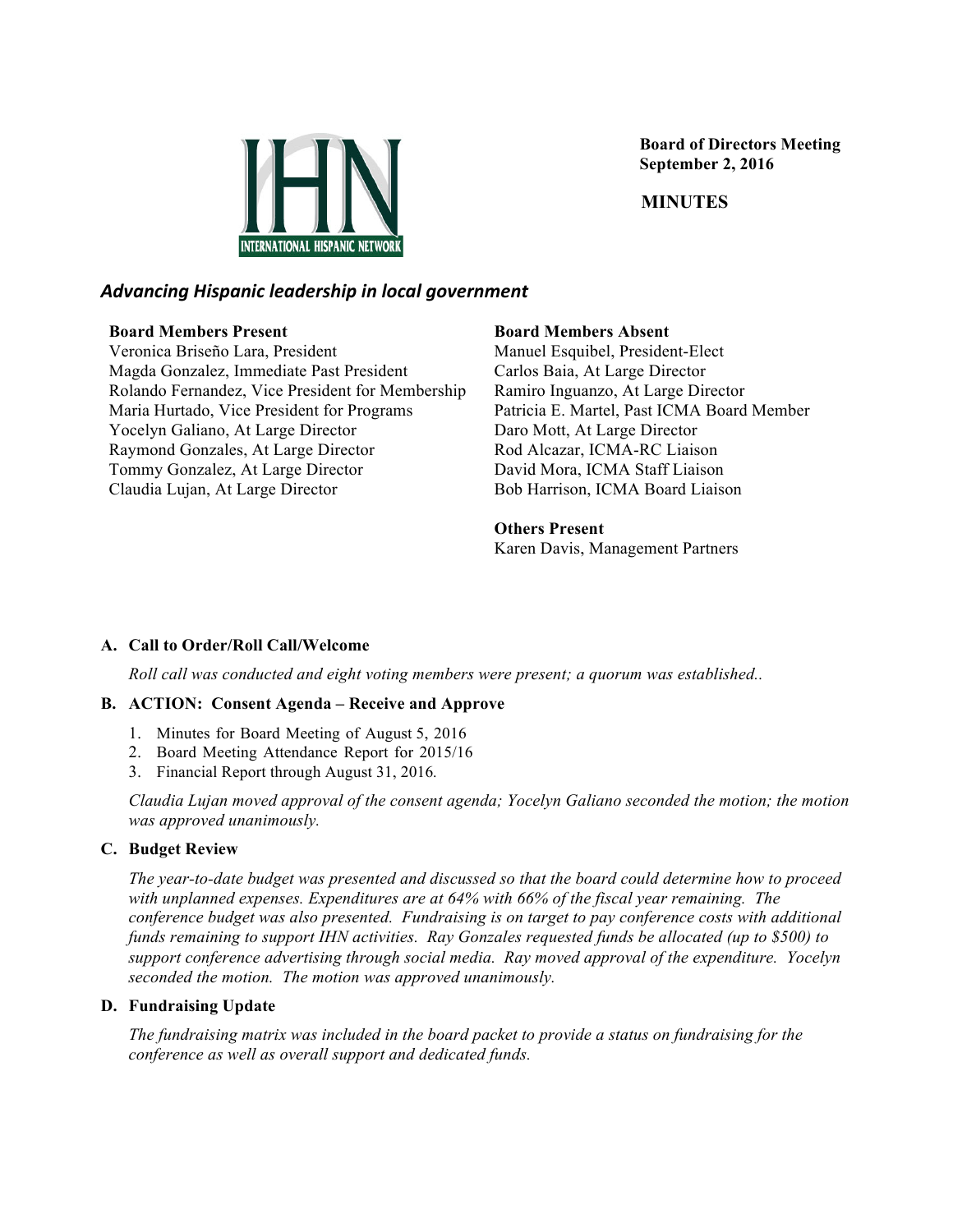#### **E. Motion to accept proposals from Creative Civilization for IHN rebranding (\$7,600) and from Sonova Corporation to redesign the IHN logo (\$2,000)**

*The board reviewed the proposals for rebranding and concurred that it is necessary that IHN hire a professional to facilitate the discussion to identify how IHN can communicate its local government role. The rebranding consultant has agreed to meet with the board and other IHN representatives in Kansas City to start this process. Ray Gonzales moved approval of the contracts; Maria Hurtado seconded the motion. The motion was approved unanimously.*

#### **F. IHN Conference Update**

*Rolando Fernandez reported that the committee is finalizing panelists, including offering speaker opportunities to sponsors. They are working on the conference guide and mobile app. The committee has hired a coordinator for \$2,500-\$3,000 to assist with fundraising, including ads for the conference program. Keynotes have been finalized with Oscar Casares agreeing to speak at the opening session.*

#### **G. ICMA Activities**

*Karen Davis reported that the dinner reservations are low and the board needs to assist with outreach to increase the number of participants. Board members have been assigned to make presentations at the regional meetings on Sunday morning. Karen will prepare talking points. Also, board members were asked to assist with staffing the booth.*

#### **H. Request for sponsorship of for US/Mexico/Cuban Exchange Program**

*Magda Gonzalez presented the outline of the request from Kevin O'Rourke, Kevin Duggan, Mike Garvey and Frank Benest for IHN to serve as a sponsor for the exchange program being planned in November in Mexico City. The board discussed the benefits of the exposure IHN would receive. The board was informed that there are some concerns in the Southeast region about how to normalize relations with Cuba. They Miami-Dade County Association was approached to assist with this program and declined. While open to hearing about the program, they decided there was not enough information to allay concerns, given that the Cuban government has declined to work with ICMA and that is why they are looking for other sponsors. The board asked to have a more complete proposal presented before considering whether to or how to get involved. Consideration was tabled until more information is presented.*

#### **I. Information Items**

*Magda Gonzalez reported on a call with the Hispanic/Latino networking group in the Kansas City area. They are not in a position to provide sponsorships but they do want to have more coordination of activities with IHN.* 

*Karen Davis reported that in 2017, NFBPA has invited IHN to cosponsor four webinars.*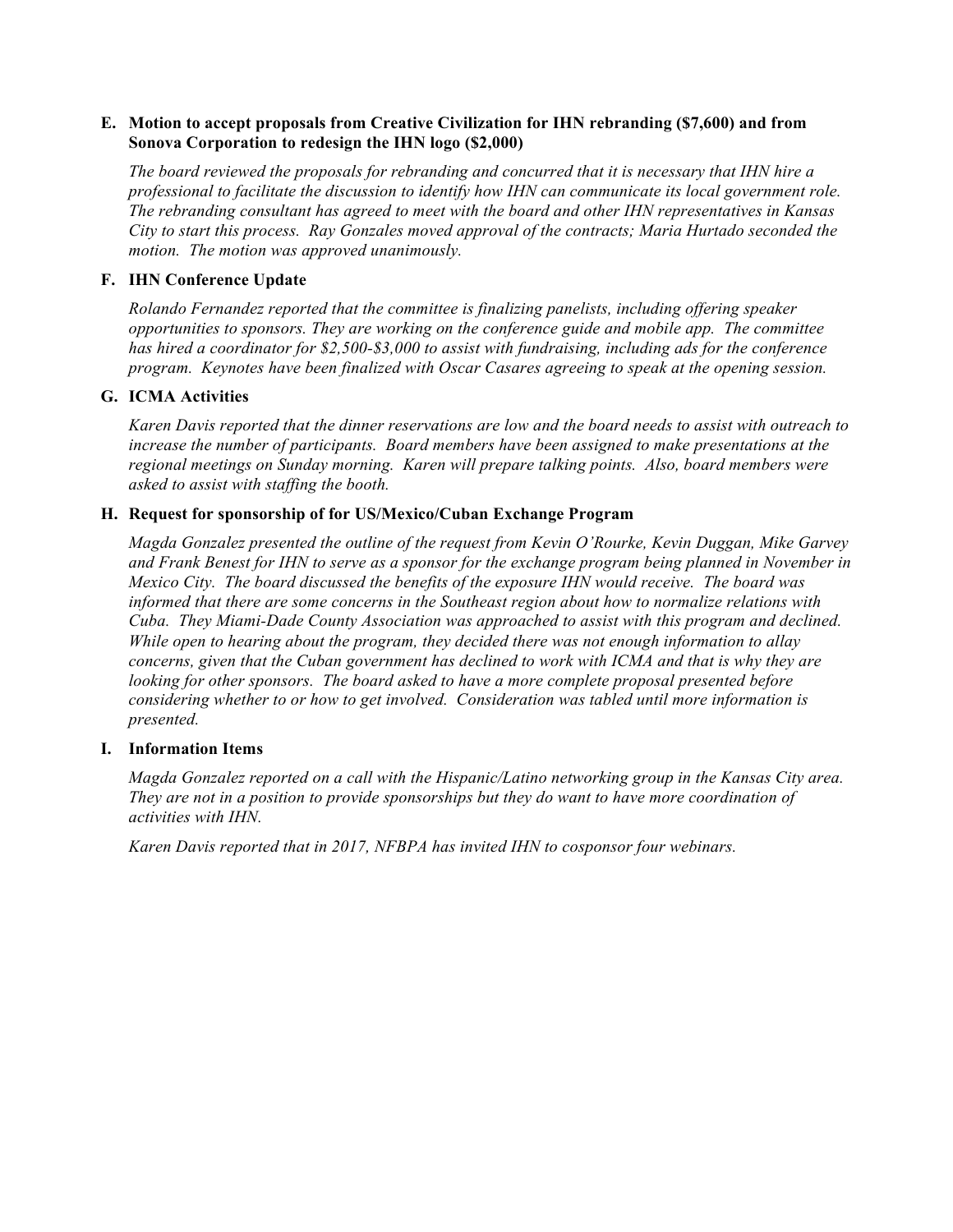# **2015-2016 IHN Board of Directors Board Meeting Attendance**

| Name                    | Jan     | Feb     | Mar     | April   | May     | June    | July | Annual    | Aug     | <b>Sept</b> | Oct     | Nov     | Dec  |
|-------------------------|---------|---------|---------|---------|---------|---------|------|-----------|---------|-------------|---------|---------|------|
|                         | 2015    | 2015    | 2015    | 2015    | 2015    | 2015    | 2015 | Mtg. 2015 | 2015    | 2015        | 2015    | 2015    | 2015 |
| Magda Gonzalez          | Present | Present | Absent  | Present | Present | Present |      | Present   | Present | Present     | Present | Absent  |      |
| Veronica Briseno Lara   | Present | Present | Present | Present | Present | Present |      | Present   | Present | Present     | Present | Present |      |
| Erik Walsh              | Present | Absent  | Present | Absent  | Present | Absent  |      | Absent    |         |             |         |         |      |
| Maria Hurtado           | Absent  | Absent  | Absent  | Present | Absent  | Absent  |      | Absent    | Absent  | Present     | Present | Present |      |
| Jesus Nava              | Present | Present | Present | Present | Present | Present |      | Present   |         |             |         |         |      |
| Carlos Baia             | Present | Present | Present | Present | Absent  | Present |      | Absent    | Present | Absent      | Absent  | Present |      |
| Manuel Esquibel         | Present | Present | Present | Present | Present | Absent  |      | Present   | Absent  | Absent      | Present | Present |      |
| Rolando Fernandez       | Present | Present | Present | Absent  | Present | Present |      | Absent    | Present | Present     | Present | Present |      |
| Yocelyn Galiano         | Present | Present | Absent  | Present | Absent  | Absent  |      | Absent    | Absent  | Absent      | Absent  | Absent  |      |
| <b>Raymond Gonzales</b> |         |         |         |         |         |         |      | Present   | Present | Absent      | Present | Absent  |      |
| Tommy Gonzalez          |         |         |         |         |         |         |      | Absent    | Absent  | Absent      | Present | Present |      |
| Ramiro Inguanzo         |         |         |         |         |         |         |      |           | Present | Absent      | Present | Present |      |
| Claudia Lujan           | Absent  | Present | Present | Present | Present | Present |      | Present   | Present | Present     | Absent  | Present |      |
| Pat Martel              | Present | Absent  | Present | Present | Present | Present |      | Absent    | Absent  | Present     | Absent  | Absent  |      |
| Nachie Marquez          | Absent  | Absent  | Present | Absent  | Present | Present |      | Absent    |         |             |         |         |      |
| Daro Mott               | Present | Present | Absent  | Present | Present | Present |      | Absent    | Present | Present     | Absent  | Present |      |

| <b>Name</b>           | Jan     | Feb  | Mar     | April   | Mav     | June 1  | Annual    | July    | Aug     | <b>Sept</b> | Oct  | <b>Nov</b> | <b>Dec</b> |
|-----------------------|---------|------|---------|---------|---------|---------|-----------|---------|---------|-------------|------|------------|------------|
|                       | 2016    | 2016 | 2016    | 2016    | 2016    | 2016    | Mtg. 2016 | 2016    | 2016    | 2016        | 2016 | 2016       | 2016       |
| Veronica Briseno Lara | Present |      | Present | Present | Present | Present | Present   | Present | Present | Present     |      |            |            |
| Manuel Esquibel       | Present |      | Present | Present | Absent  | Absent  | Present   | Present | Present | Absent      |      |            |            |
| Magda Gonzalez        | Present |      | Present | Absent  | Present | Present | Present   | Present | Absent  | Present     |      |            |            |
| Maria Hurtado         | Absent  |      | Present | Absent  | Absent  | Present | Present   | Present | Present | Present     |      |            |            |
| Rolando Fernandez     | Present |      | Present | Present | Present | Present | Absent    | Present | Present | Present     |      |            |            |
| Carlos Baia           | Present |      | Absent  | Present | Present | Absent  | Present   | Absent  | Present | Absent      |      |            |            |
| Yocelyn Galiano       | Present |      | Absent  | Present | Absent  | Present | Absent    | Present | Present | Present     |      |            |            |
| Raymond Gonzales      | Present |      | Absent  | Absent  | Present | Present | Absent    | Present | Present | Present     |      |            |            |
| Tommy Gonzalez        | Absent  |      | Absent  | Absent  | Absent  | Absent  | Absent    | Present | Present | Present     |      |            |            |
| Ramiro Inguanzo       | Present |      | Present | Present | Absent  | Present | Absent    | Absent  | Absent  | Present     |      |            |            |
| Claudia Lujan         | Absent  |      | Present | Absent  | Absent  | Absent  | Present   | Absent  | Present | Present     |      |            |            |
| Pat Martel            | Absent  |      | Absent  | Absent  | Absent  | Absent  | Present   | Absent  | Absent  | Present     |      |            |            |
| Daro Mott             | Present |      | Present | Present | Present | Present | Present   | Present | Present | Absent      |      |            |            |

Note: Excused v. unexcused absences are not differentiated on the chart.

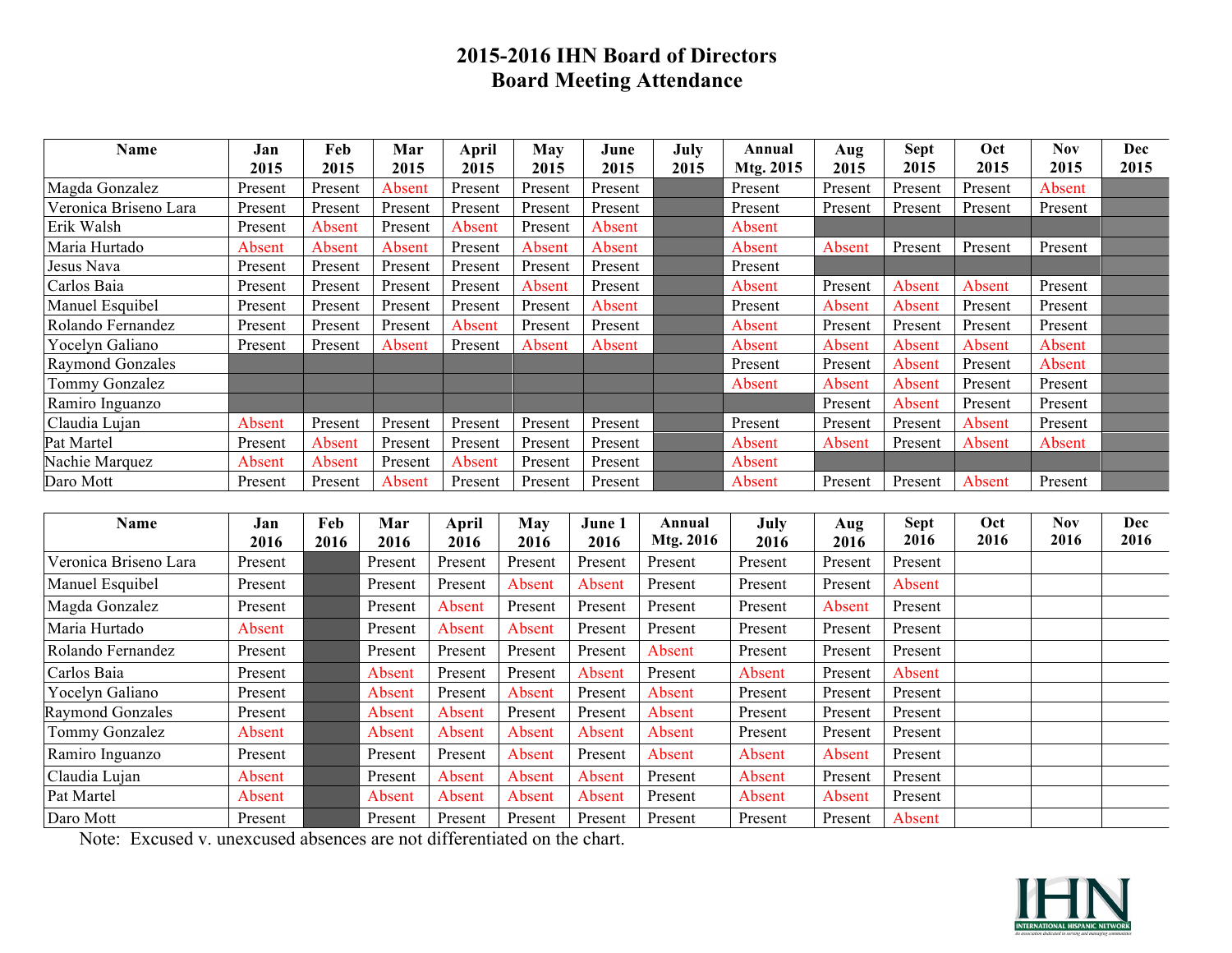**Cash Basis**

# **International Hispanic Network Profit & Loss**

 **January through September 2016**

|                                         | Jan - Sep 16 |
|-----------------------------------------|--------------|
| <b>Ordinary Income/Expense</b>          |              |
| <b>Income</b>                           |              |
| 43300 Direct Public Grants              |              |
| 43310 Corporate and Business Grants     | 50,000.00    |
| Total 43300 · Direct Public Grants      | 50,000.00    |
| 43400 Direct Public Support             |              |
| 43450 · Individ, Business Contributions | 3,705.30     |
| Total 43400 · Direct Public Support     | 3,705.30     |
| 46400 Other Types of Income             |              |
| 46410 · Advertising Sales               | 15,725.70    |
| Total 46400 · Other Types of Income     | 15,725.70    |
| 47200 · Program Income                  |              |
| 47270 · Program Activities              | 5,115.00     |
| 47230 · Membership Dues                 | 20,992.50    |
| 47250 Conference Registration           | 7,922.02     |
| 47260 · Conference Sponsorship          | 25,750.00    |
| Total 47200 · Program Income            | 59,779.52    |
| 49000 · Special Events Income           |              |
| 49050 · IHN Dinner                      | 6,867.15     |
| Total 49000 · Special Events Income     | 6,867.15     |
| <b>Total Income</b>                     | 136,077.67   |
| <b>Expense</b>                          |              |
| 60900 · Business Expenses               |              |
| 60930 Constant Contact                  | 210.00       |
| 60920 · Business Registration Fees      | 75.00        |
| 60960 · PayPal Fees                     | 1,101.81     |
| Total 60900 · Business Expenses         | 1,386.81     |
| 62100 Contract Services                 |              |
| 62110 · Accounting Fees                 | 800.00       |
| 62150 Outside Contract Services         | 49,696.75    |
| Total 62100 · Contract Services         | 50,496.75    |
| 65000 Operations                        |              |
| 65090 Computer Software                 | 75.00        |
| 65020 · Postage, Mailing Service        | 112.24       |
| 65030 · Printing and Copying            | 410.18       |
| 65050 · Telephone, Telecommunications   | 1,588.37     |
| 65060 · Website                         | 942.84       |
| Total 65000 · Operations                | 3,128.63     |